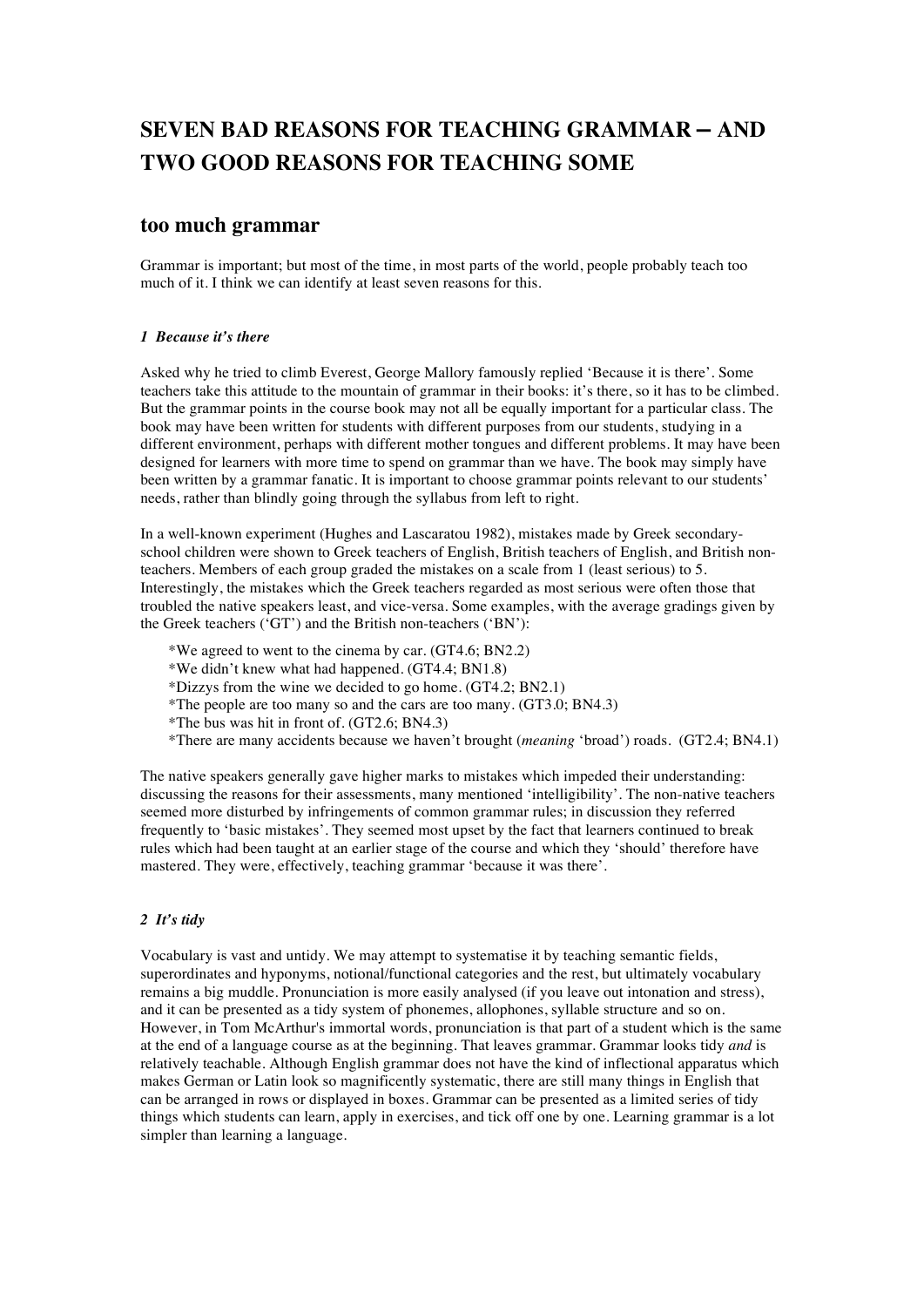### *3 It's testable*

Many students like tests. It is hard to gauge your own progress in a foreign language, and a good test can tell you how you are doing, whether you have learnt what you wanted to, and what level you have reached. Educational authorities love tests. They show (or appear to show) whether children are learning and teachers are teaching properly; they rank learners; and (if you incorporate a pass-mark) they can be used to designate successes and create failures. Unfortunately it is time-consuming and difficult to design and administer tests which really measure overall progress and attainment. On the other hand, grammar tests are relatively simple. So grammar is often used as a testing short-cut; and, because of the washback effect of testing, this adds to the pressure to teach it. So we can easily end up just teaching what can be tested (mostly grammar), and testing what we have taught (mostly grammar).

### *4 Grammar as a security blanket*

Grammar can be reassuring and comforting. In the convoluted landscape of a foreign language, grammar rules shine out like beacons, giving students the feeling that they can understand and control what is going on. Although this feeling is partly illusory (structural competence only accounts for a proportion of what is involved in mastery of a language), anything that adds to learners' confidence is valuable. However, the 'security-blanket' aspect can lead students and their teachers to concentrate on grammar to the detriment of other less codifiable but equally important aspects of the language.

### *5 It formed my character*

As a student, I worked hard to learn the rules governing capitalisation in German. The authorities have now changed them, without consulting me, in the interests of 'simplification', and my investment has gone down the drain. I am not pleased: if you have struggled to learn something, you feel it must be important. Many foreign-language teachers spent a good deal of time when younger learning about tense and aspect, the use of articles, relative clauses and the like; they naturally feel that these things matter a good deal and must be incorporated in their own teaching. In this way, the tendency of an earlier generation to overvalue grammar can be perpetuated.

#### *6 You have to teach the whole system*

People often regard grammar as a single interconnected system, all of which has to be learnt if it is to work properly. This is an illusion. Grammar is not something like a car engine, where a fault in one component such as the ignition or fuel supply can cause a complete breakdown. It is more realistic to regard grammar as an accumulation of different elements, some more systematic than others, some linked together tightly or loosely, some completely independent and detachable. We teach – or should teach – selected subsystems, asking for each: 1) How much of this do the students know already from their mother tongue? (A German, unlike a Japanese, knows the main facts about English article use before his/her first lesson.) 2) How much of the rest is important? 3) How much of that have we got time for? To try to teach 'the whole system' is to ignore all three of these questions.

### *7 Power*

Some teachers – fortunately, a minority – enjoy the power. As a teacher you can get a kick from knowing more than your students, from being the authority, from always being right. In language teaching, grammar is the area where this mechanism operates most successfully. A teacher may have a worse accent than some of her students; there may be some irritating child in the class with a vast vocabulary of American pop idiom of which the teacher knows nothing; but there is always grammar to fall back on, with its complicated rules and arcane terminology. Even if you have a native-speaking child in your class, he or she won't be able to talk coherently and confidently about progressive infinitives or the use of articles with uncountable nouns. If you can, you win.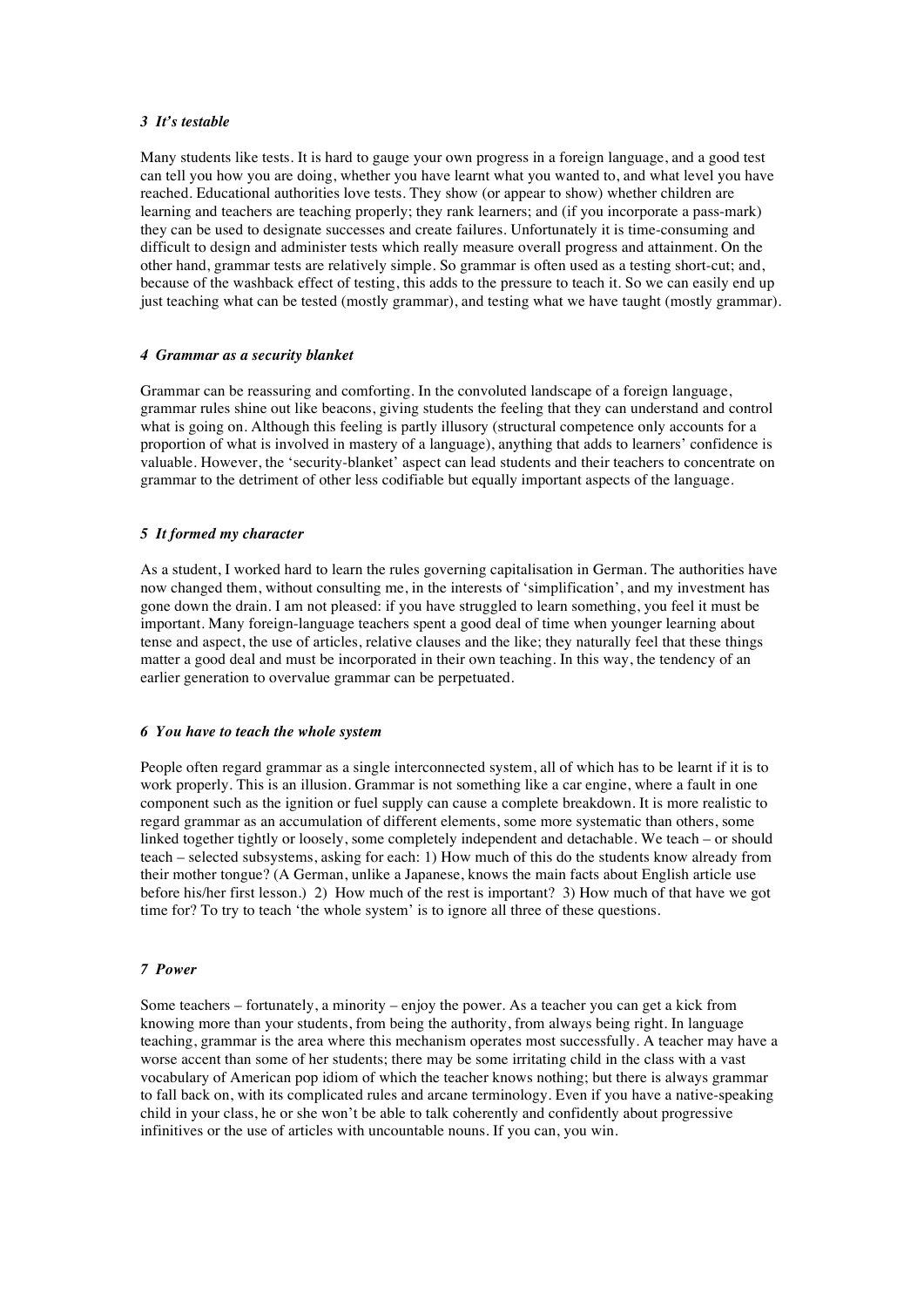# **grammar in society**

Societies like grammar. Grammar involves rules, and rules determine 'correct' behaviour. Education is never neutral, and the teaching methods in any society inevitably reflect attitudes to social control and power relationships. In countries where free speech is valued (up to a point), language classes are likely to let students talk, move about, and join in the decision-making (up to a point). In more authoritarian societies, students are more likely to sit in rows, listen, learn rules, do grammar exercises, make mistakes and get corrected (thus demonstrating who is in control). Examination design follows suit, showing whether the authorities want future voters who are good at expressing themselves or ones who are good at obeying rules. (Guess which.) Examination syllabuses the world over also generally include a component which requires great mental agility, is of doubtful value to most people, and is regarded as a touchstone of intellectual capacity. In Western societies maths has taken over this responsibility from Latin, but the grammar of foreign languages plays a useful supporting role.

# **the results: teaching grammar instead of English**

Where grammar is given too much priority the result is predictable and well known. 'Course books' become little more than grammar courses. Students don't learn English: they learn grammar, at the expense of other things that matter as much or more. They know the main rules, can pass tests, and may have the illusion that they know the language well. However, when it comes to using the language in practice they discover that they lack vital elements, typically vocabulary and fluency: they can recite irregular verbs but can't sustain a conversation. (As J K Jerome put it a century ago, few people care to listen to their own irregular verbs recited by young foreigners.) Such an approach is also psychologically counterproductive, in that it tends to make students nervous of making mistakes, undermining their confidence and destroying their motivation.

# **the other extreme**

There are bad reasons for *not* teaching grammar, too. When, as sometimes happens, there is a reaction against grammar-heavy syllabuses, people often tend to fly to the other extreme and teach little or no grammar. This happened in Britain in the 1970s, when the communicative approach (in itself an excellent development) was widely taken as a justification for teaching 'functions and notions' or 'skills' *instead of* grammar. One of the results of this unfortunate trend was the appearance of a generation of British teachers and teacher trainers many of whom were seriously ignorant of the structure of the language they were professionally concerned with teaching. Doing too little grammar (whether out of misguided principle or sheer ignorance) is of course as damaging as doing too much.